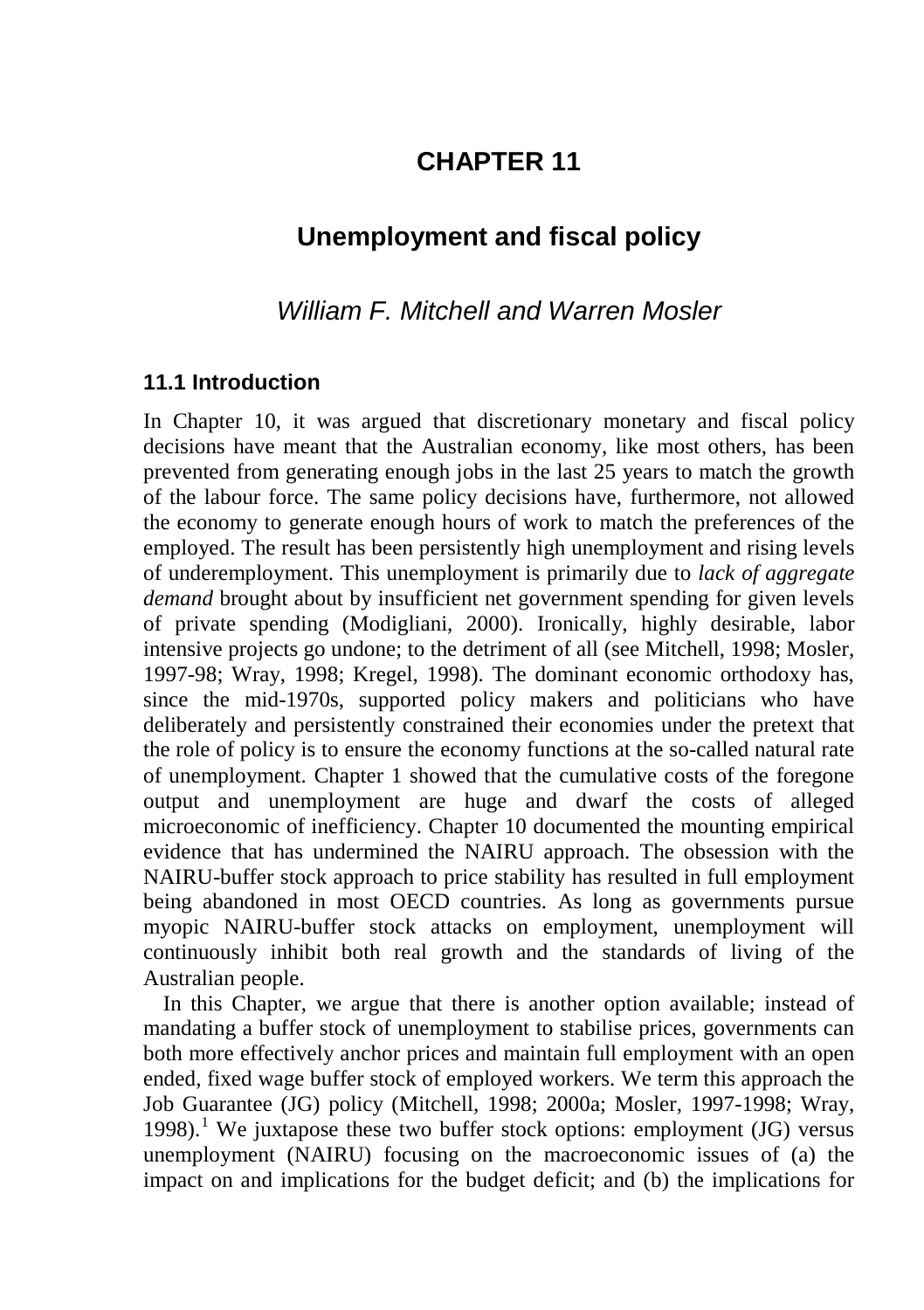inflation. A number of papers have analysed broader microeconomic concerns (see Mitchell, 1998; Kregel, 1998; Wray, 1998; Forstater, 2000; Mitchell and Watts, 2001).

It will be shown that the JG approach represents a break in paradigm both from traditional Keynesian policies and from the NAIRU-buffer stock approach. The difference is a shift from what can be categorised as "spending on a quantity rule" to "spending on a price rule". For example, under current policy, when the Australian government spends, it generally budgets a quantity of dollars to be spent at prevailing market prices. The government determines the quantity to be spent and the market dictates price. In contrast, with the JG option, the government offers a fixed wage to anyone willing and able to work, and thereby lets market forces determine the total quantity of government spending. We categorise this as spending based on a price rule.

The Chapter is laid out as follows. Section 2 provides a theoretical structure for understanding the persistently high unemployment. In Section 3, we compare two buffer stock methods of stabilising prices: (a) the NAIRU approach, and (b) the approach we call the Job Guarantee. Section 4, examines the financial implications of using budget deficits to facilitate the JG policy. Concluding remarks follow.

#### **11.2 A monetary explanation for involuntary unemployment**

With today's central banking and floating exchange rates, bank deposit money is necessarily endogenous, as it only exists to the extent that there are outstanding bank loans. This is also true for all credit instruments - for every asset there is a corresponding liability. In aggregate, there can be no net savings of financial assets.

We define involuntary unemployment as idle labour offered for sale with no buyers at the current price (money wage). As a matter of accounting, for aggregate output to be sold, total spending must equal the total of all wages and profits. Unemployment will occur when the private sector, in aggregate, desires to earn the monetary unit of account, but doesn't desire to spend all it earns. That results in involuntary inventory accumulation amongst sellers of goods and services and translates into decreased output and employment. In this situation, nominal (or real) wage cuts *per se* do not clear the labour market, unless those cuts somehow eliminate the desire of the private sector to net save, and thereby increase spending. This point is articulated in Post Keynesian theory but to date plays no role in the neoclassical/monetarist explanations of unemployment.<sup>[2](#page-11-1)</sup> It is the introduction of "State Money" into a non-monetary economics that raises this spectre of involuntary unemployment.[3](#page-11-2) Extending the model to include the foreign sector makes no fundamental difference to the analysis and as we will show, private domestic and foreign sectors can be consolidated as the *nongovernment sector* without loss of analytical insight.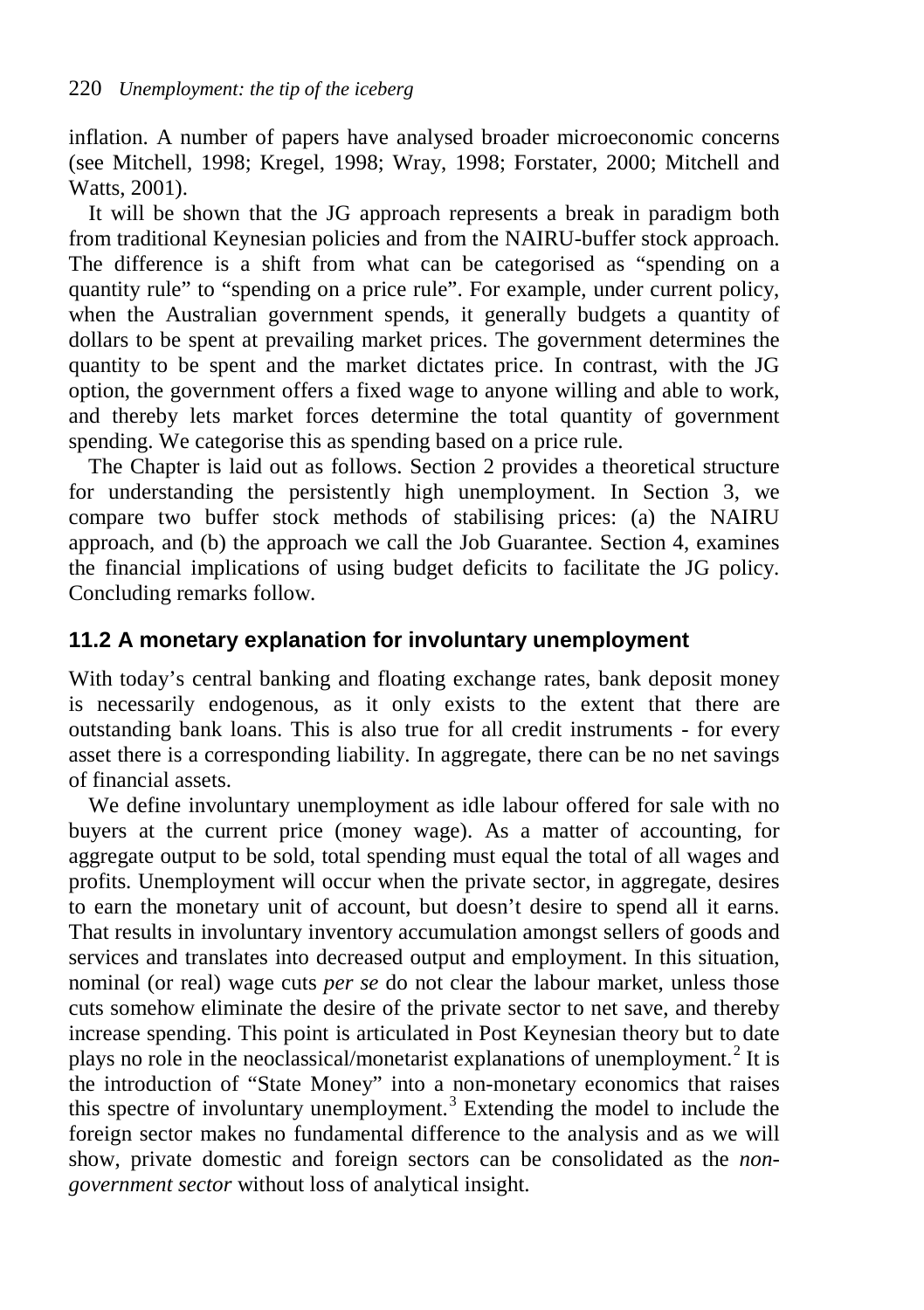The only entity that can provide the non-government sector with net financial assets (net savings) and thereby simultaneously accommodate any net desire to save and eliminate unemployment is the government sector. It does this by (deficit) spending. Furthermore, such net savings can only come from and are necessarily equal to cumulative government deficit spending. National income accounting is thus underpinned by the identity: the government deficit (surplus) equals the non-government surplus (deficit). The systematic pursuit of government budget surpluses must be manifested as systematic declines in private sector savings. This is contrary to the mainstream rhetoric.

The non-government sector is dependent on the government to provide funds for both its desired net savings and payment of taxes to the government. To obtain these funds, non-government agents offer real goods and services for sale in exchange for the needed units of the currency. This includes, of-course, the offer of labour by the unemployed. The obvious conclusion is that unemployment occurs when government spending is too low to accommodate the need to pay taxes and the desire to net save. Another way of expressing this is to note that if there are individuals who are seeking work, then the government has the means to hire them via additional spending. As we will show in a later section, government spending is never inherently revenueconstrained. It is only constrained by what is offered for sale in exchange for its currency.

Returning to the textbook case (with a consolidated private sector including the foreign sector), total private savings thus equals private investment plus the government budget deficit. And, if we disaggregate the non-government sector into the private and foreign sectors, then total private savings is equal to private investment, the government budget deficit, and net exports, as net exports represent the net saving of non-residents. Wray (1998: 81) says, "Normally, taxes in aggregate will have to be less than total government spending due to preferences of the public to hold some reserves of fiat money." In other words, in general, deficit spending is necessary to ensure high levels of employment.

This framework also allows us to see why the pursuit of government budget surpluses will be contractionary. Pursuing budget surpluses is necessarily equivalent to the pursuit of non-government sector deficits. They are the two sides of the same coin. Coincidently, in recent years, financial engineers have empowered consumers with innovative forms of credit, enabling them to sustain spending far in excess of income even as their net nominal wealth (savings) declines. Financial engineering has also empowered private-sector firms to increase their debt as they finance increased investment and production. The resulting sharp decline in the desire to net save temporarily allowed the US government to realise a budget surplus, but the process was not sustainable (Godley, 1999). The decreasing levels of net savings 'financing' the government surplus increasingly leverage the private sector. Increasing financial fragility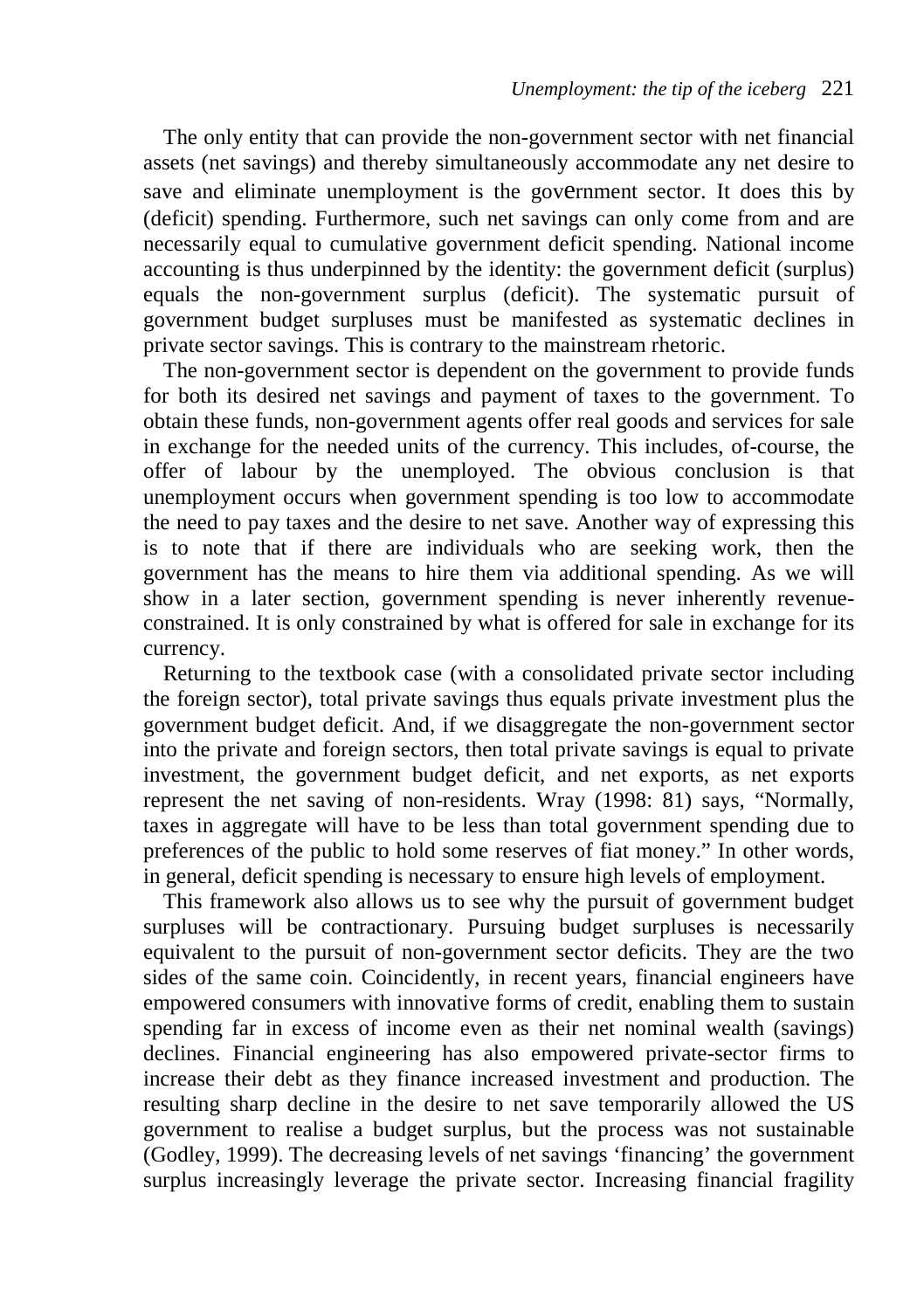accompanies the deteriorating debt to income ratios and the system finally succumbs to the ongoing demand-draining fiscal drag through a slow-down in real activity. A similar trend has occurred in Australia (see Mitchell, 1999d).

## **11.3 Buffer stocks, full employment and price stability**

There is a long history of commodity price stabilisation schemes, employing buffer stocks (for a comprehensive summary Newberry and Stiglitz, 1981). Buffer stocks in labour markets are also the current preferred method of overall price stabilisation. It is in this context – the widespread use of unemployment as a buffer stock – that we use the term the NAIRU-buffer stock approach. In this section we show that an alternative buffer stock system, the Job Guarantee model, can deliver radically improved outcomes for the economy.

Mitchell (1998, 2000a, 2001a) and Mosler (1997-98) have detailed the inflation control mechanisms in the JG approach using employment as a buffer stock, compared with the NAIRU approach which uses unemployment as the buffer stock. We summarise the arguments briefly here. Inflation is defined to be a continuous increase in the price level. There are two considerations: (a) the price pressures upon introduction of the JG, and (b) the changes to the inflationsensitivity of the economy over a normal business cycle.

## 11.3.1 The NAIRU buffer stock approach

In a TV-NAIRU<sup>[4](#page-11-3)</sup> economy, rising demand will increase output and employment. As the product market softens a range of wage-wage (relativity) and wage-price (distributional struggle) forces can lead to acceleration in price inflation. In response, the government represses demand. The higher unemployment brings the real income expectations of workers and firms into line with the available real income and the inflation stabilises. If hysteresis operates, the subsequent contraction may be less severe than if hysteresis is absent. In any case, total output is reduced from that of an economy operating at full employment, as workers move from private sector employment to unemployment. In addition to lost output, other real costs are suffered by the nation, including the depreciation of human capital, family breakdowns, increasing crime and increasing medical costs.

## 11.3.2 The JG Buffer Stock approach

The JG proposal was conceived independently by Mitchell (1996, 1998) and Mosler (1997-98). It has since been developed further by a range of authors listed previously. A recent extended summary of it is found in Mitchell and Watts (2001). The JG is also based on the buffer stock principle, like that which underpinned the operations of agricultural price support schemes such as the Wool Floor Price Scheme introduced by the Australian Government in 1970.<sup>[5](#page-12-0)</sup>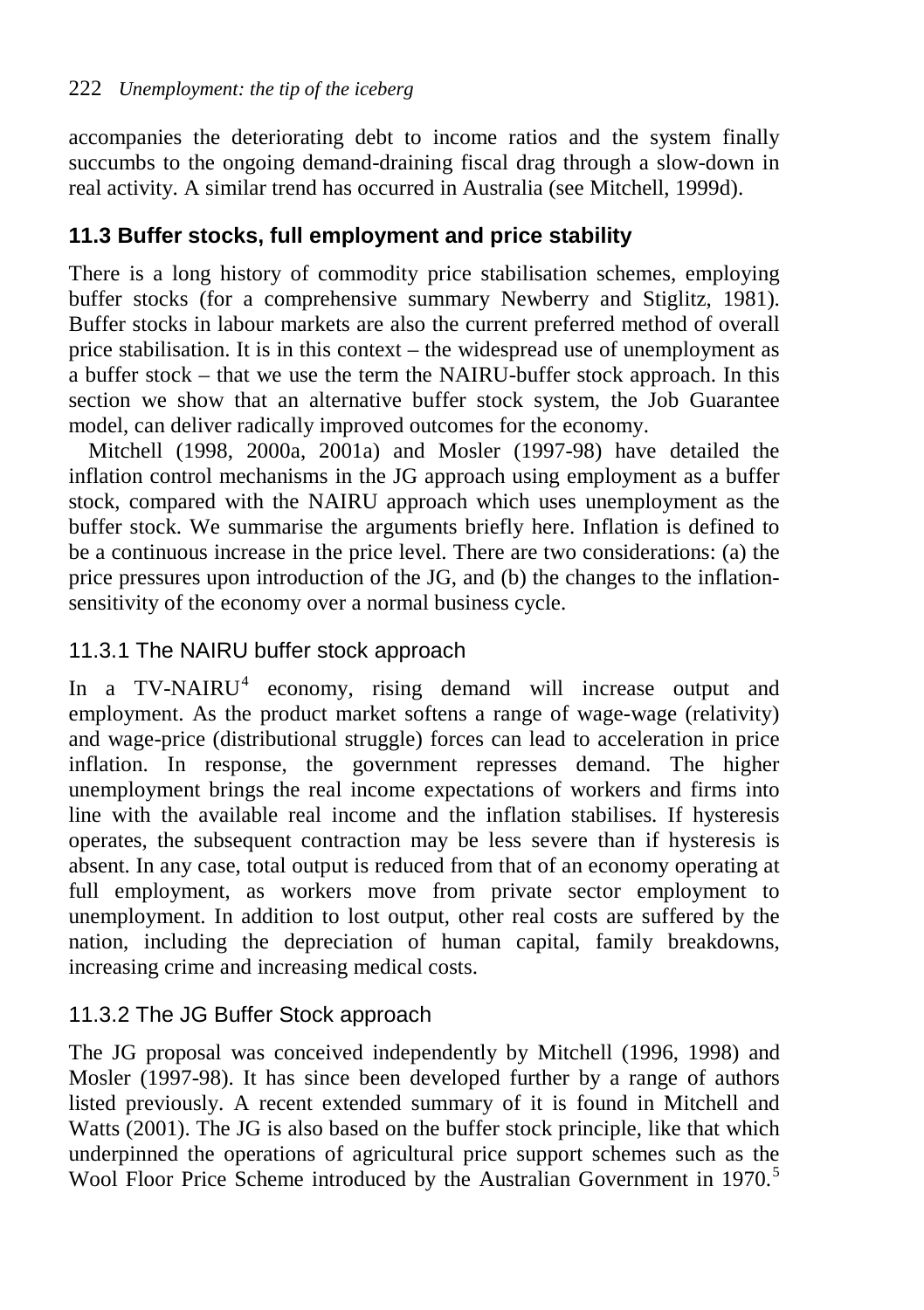Under the JG, the public sector offers a fixed wage job, which we consider to be "price rule spending", to anyone willing and able to work, thereby establishing and maintaining a buffer stock of employment. This buffer stock of employed persons expands (declines) as economic activity declines (expands).

The JG thus fulfills an absorption function to minimise the real costs associated with the flux of the private sector (Berger and Piore, 1980). When private sector employment declines, public sector employment will automatically increase. The nation always remains fully employed, with only the mix between private and public sector employment fluctuating as it responds to the spending decisions of the private sector. Since the JG wage is open to everyone, it will functionally become the national minimum wage. To avoid disturbing the private sector wage structure and to ensure the JG is consistent with price stability, the JG wage rate should probably be set at the current legal minimum wage, though an initially higher JG wage may be set higher as part of a broader priority for an industry policy.

The JG introduces no relative wage effects and the rising demand *per se* does not necessarily invoke inflationary pressures because firms are likely to increase capacity utilisation to meet the higher sales volumes. Given that the demand impulse is less than required in the TV-NAIRU economy, it is clear that if there were any inflation it would be lower under the JG. There are no new problems faced by employers who wish to hire labour to meet the higher sales levels. The rise in demand will stimulate private sector employment growth while reducing JG employment and spending.

However, these demand pressures will not lead to accelerating inflation. While the JG policy frees wage bargaining from the general threat of unemployment, two factors offset this. First, in professional occupational markets, while any wait unemployment will discipline wage demands, demand pressures may eventually exhaust this stock and wage-price pressures may develop. With a strong and responsive tertiary education sector skill bottlenecks can be avoided. Second, private firms would still be required to train new workers in job-specific skills in the same way they would in a non-JG economy. However, JG workers are likely to have retained higher levels of skill than those who are forced to succumb to lengthy spells of unemployment. This changes the bargaining environment significantly because the firms now have reduced hiring costs. Previously, the same firms would have lowered their hiring standards and provided on-the-job training and vestibule training in tight labour markets. The JG policy thus reduces the "hysteretic inertia" embodied in long-term unemployment and facilitates a smoother private sector expansion. At present, with high levels of long-term unemployment, the excess supply of labour does not pose a very strong threat to wage bargaining (Mitchell, 1987a, 1998). We thus hypothesise that the threat factor under the JG is higher.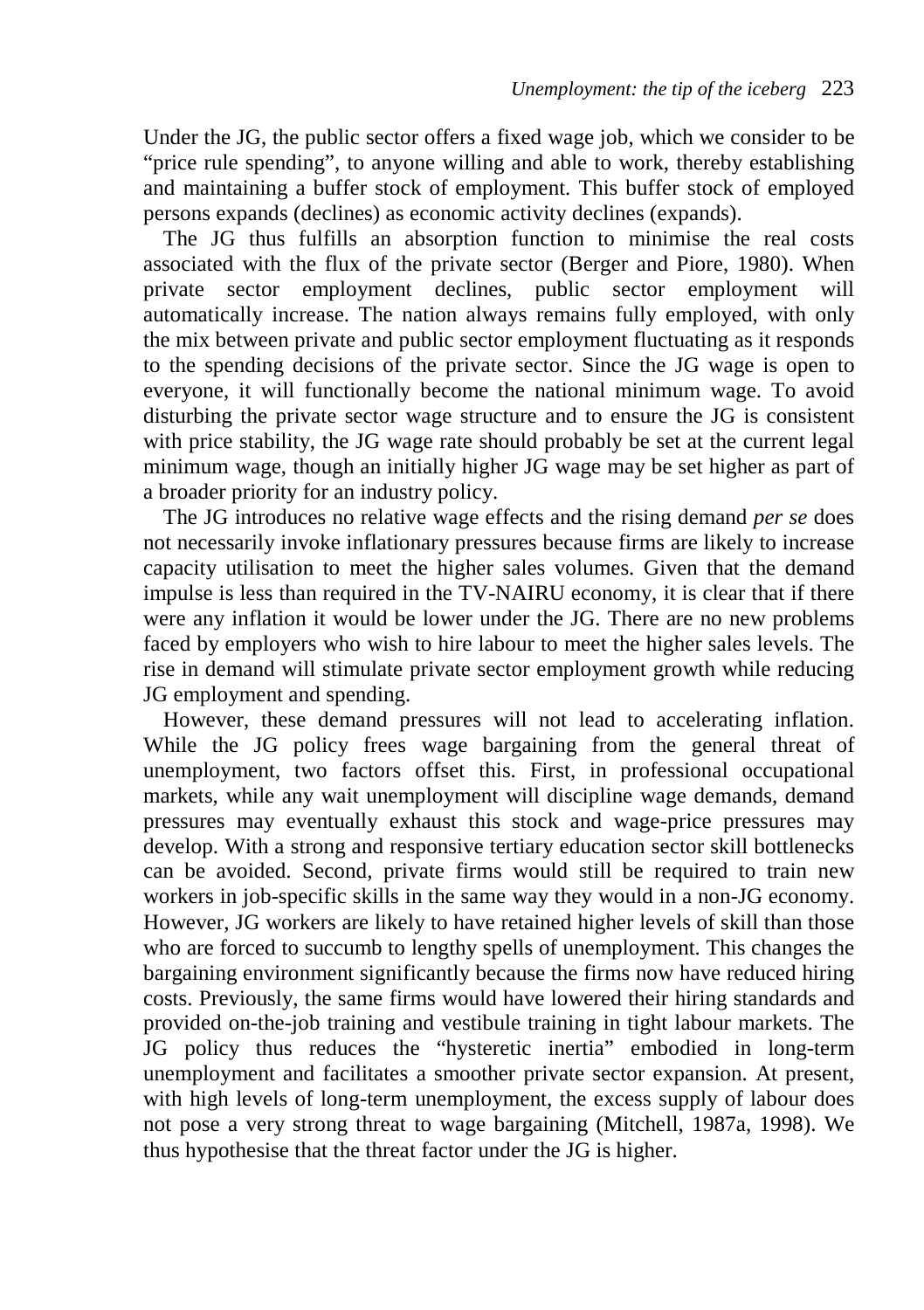The JG wage provides an in-built inflation control mechanism (Mitchell, 1998, 2000a). The ratio of JG employment to total employment is called the Buffer Employment Ratio (BER). The BER conditions the overall rate of wage demands. When the BER is high, real wage demands will be correspondingly lower. If inflation exceeds the government's announced target, tighter fiscal policy would be triggered to increase the BER, which entails workers transferring from the inflating sector to the fixed price JG sector. Ultimately this attenuates the inflation spiral. So, instead of a buffer stock of unemployed being used to discipline the distributional struggle, the JG policy achieves it via compositional shifts in employment. Full employment is maintained. The BER that results in stable inflation is called the Non-Accelerating-Inflation-Buffer Employment Ratio (NAIBER). It is a full employment steady state JG level, which is dependent on a range of factors including the path of the economy.

Would the NAIBER will be higher than the NAIRU? The issue has its roots in the fact that a particular level of demand (unemployment) curbs the inflationary process in a NAIRU-world. Clearly, if we introduce a JG scheme, the initial level of JG employment will deliver a higher demand level than inherited under the NAIRU economy. Logically, in a NAIRU-world this should be inflationary. But the JG policy introduces "loose full employment" for the reasons noted above. In this sense, the inflation restraint exerted via the NAIBER is likely to be more effective than using a NAIRU strategy.

Following Layard (1997: 190) we concur that "if we want a big cut in unemployment, we should focus sharply on those policies which stand a good chance of having a really big effect."<sup>[6](#page-12-1)</sup> Layard believes that supply-side remedies have achieved little towards reducing unemployment in Europe. He argues that further cuts in the duration of benefits would only increase employment at the costs of the creation of an underclass with an "ever-widening inequality of wages." (1997: 192). He now advocates government job creation, which would allow people to re-acquire "work habits … to prove their working capacity … [and to restore] ... them to the universe of employable people. This is an investment in Europe's human capital." (Layard, 1997: 192) The JG clearly is the big effect the Australian economy needs to initially clean up the huge stock of unemployed that has persisted since the mid-1970s. The on-going size of the JG pool is likely to be relatively smaller as the economy adjusts to higher levels of activity associated with full employment.

#### **11.4 Fiscal Policy and the Job Guarantee**

11.4.1 The cost of the Job Guarantee, budget deficits and financial markets

Critics of the JG approach point to financial constraints that they allege would arise from higher budget deficits. For example, Sloan and Wooden (1993: 328)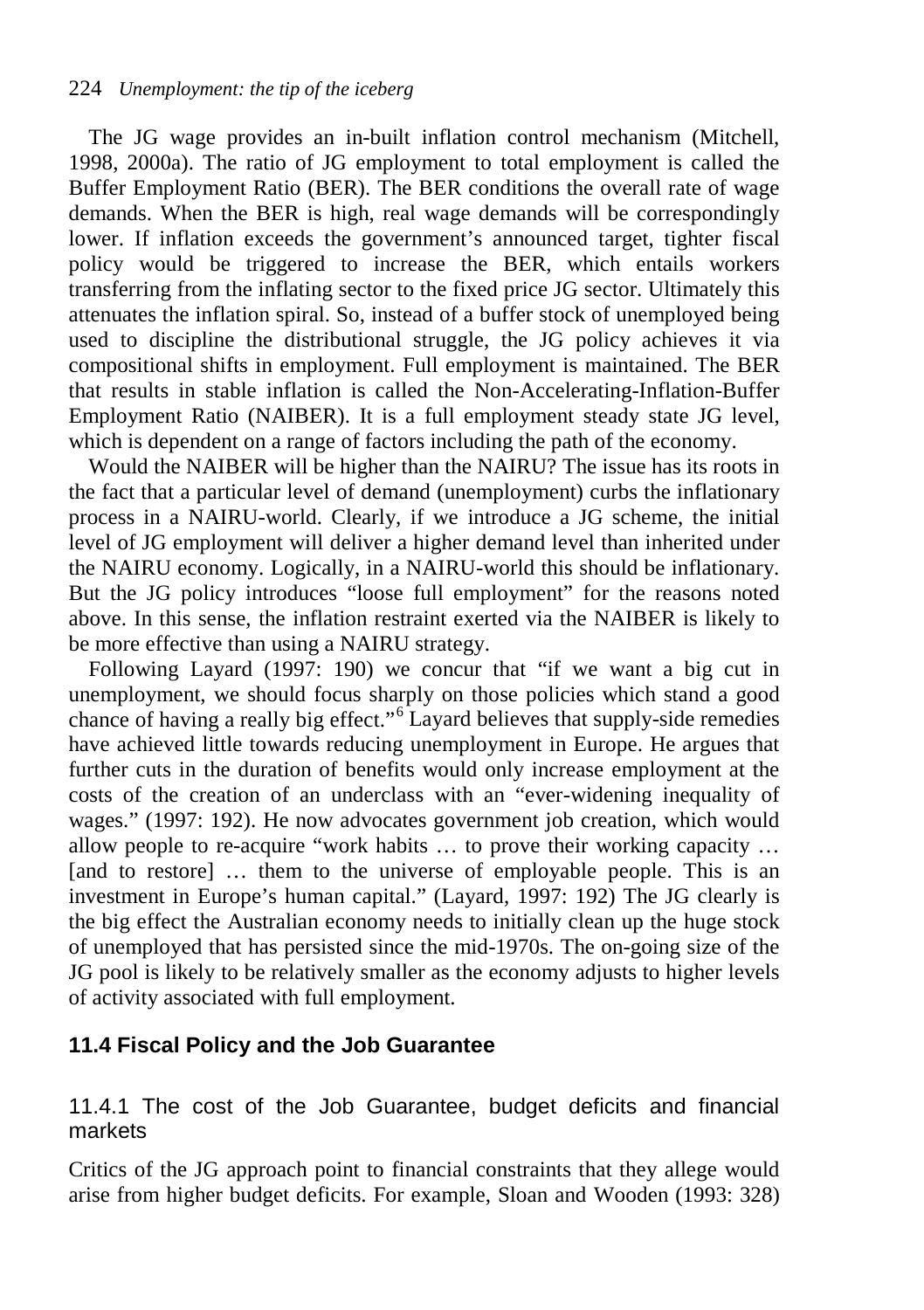referring to the so-called costs of public service employment schemes say that "these costs have to be financed in some way, raising the spectre of 'crowding out' and choking off job creation in the private sector." We now show that this viewpoint is unfounded. The willingness of government to allow the budget deficit to increase and decrease as necessary to maintain full employment, is essential to the viability of the JG policy and any full employment policy. Under a price rule JG policy, market forces determine the size of government spending (the quantity associated with the price rule), as the private sector sends it workers to the JG pool to obtain the funds desired in aggregate by the private sector to pay taxes and net save.

Despite this logic, the use of budget deficits remains controversial and the NAIRU era has been marked, in part, by a vigorous pursuit of budget surpluses. We now carefully deconstruct the financial arguments to show that the negative connotations of budget deficits fail to meet both the test of logic and empirical scrutiny.

One of the most damaging analogies in economics is the alleged equivalence between the household budget and the government budget. A household, the user of the currency, must finance its spending, *ex ante*, whereas the government, the issuer of the currency, spends first and never has to worry about financing. The government is the source of the funds the private sector requires to pay its taxes and to net save (including the need to maintain transaction balances).

The government budget constraint (GBC) is used by orthodox economists to analyse the three alleged forms of public finance (Ott and Ott, 1965): (1) raising taxes; (2) selling interest-bearing government debt to the private sector (bonds); and (3) issuing non-interest bearing high powered money (money creation). Various scenarios are constructed to show that either deficits are inflationary, if financed by high-powered money (debt monetisation), or squeeze private sector spending, if financed by debt issue. It should be noted that the GBC is just an *ex post* accounting identity, whereas orthodox economic analysis claims it to be an *ex ante* financial constraint on government spending.

There are many flaws in this argument. For our purposes we note four. First, as issuer of the currency, spending is inherently constrained by what is offered for sale, not by available funds. Second, bonds issues are best thought of as following spending, not preceding it, as they function to support interest rates rather than to provide funding. Third, and as a consequence, the concept of debt monetisation (money creation to finance spending) is not distinct from the general case of "government spending". Fourth, there is no inevitable link between monetary growth and inflation. We examine each of these flaws below, starting with the money-inflation myth.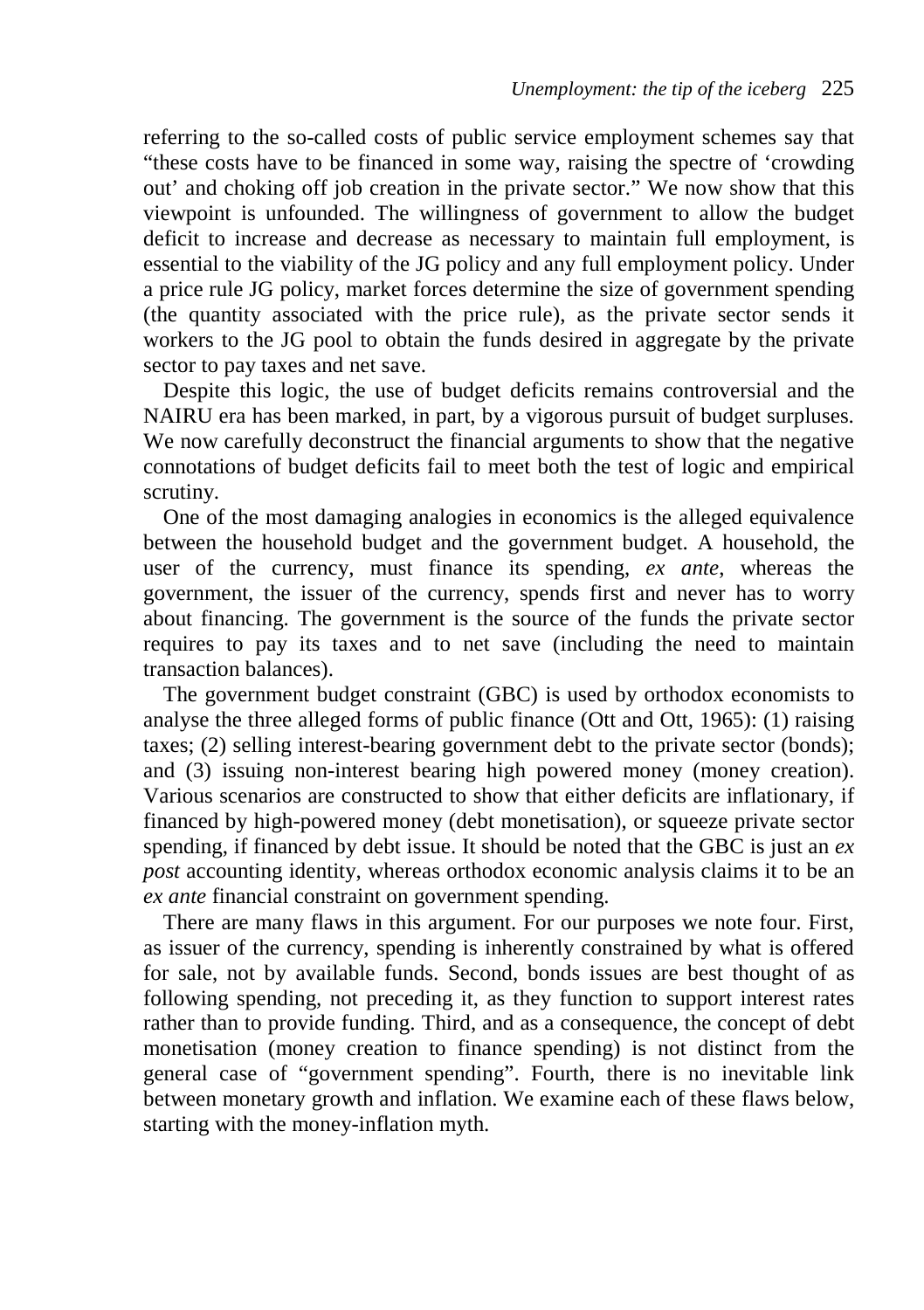### 11.4.2 Money and inflation

The conclusion that monetary growth causes inflation is a replay of the neutrality argument embedded in the Quantity Theory of Money (QTM). Apart from assuming that velocity is constant, the QTM assumes that the economy is already operating at full capacity, so that the aggregate supply curve is vertical. Then the truism that high powered money growth is directly reflected in the inflation rate is clear. But an economy constrained by deficient demand (defined as demand below the full employment level) can respond to a nominal impulse by expanding real output. We refute the inevitability of the association of inflation with monetary growth within relevant capacity utilisation ranges.

### 11.4.3 Reserve Accounting – why debt monetisation does not apply

Deficits/surpluses between the public sector and the private sector (more/less government outflows than inflows) have major implications for what is termed "system wide liquidity" and promote changes in the reserves in the financial system. (see RBA (1996) for a review the operations of the payments and settlement process)

To fully understand the financial analysis that underpins the JG we need to consider the portfolio adjustments that accompany the increase in outside money (deficit increase). The likely transmission mechanisms are as follows: (a) the JG worker receives the difference between unemployment support and the JG wage and will probably increase her/his consumption commensurately; (b) some agents along the resulting expenditure trail may desire to increase their holdings of cash; (c) if the increased demand for cash is less than the injection. then eventually there will be an excess cash supply manifested as excess reserves in the Exchange Settlement (ES) Accounts of the commercial banks at the central bank.

Exchanges between ES accounts in settlement sum to zero in terms of the system wide balance and so in net terms the money market cash position is unchanged. Only transactions between the Commonwealth government and the private sector change the system balance. Government spending and purchases of Commonwealth Government Securities (CGS) by the RBA add liquidity and taxation and sales of CGS drain liquidity. These transactions influence the cash position of the system on a daily basis and on any one day they can result in a system surplus (deficit) due to the outflow of funds from the official sector being above (below) the funds inflow to the official sector. The system cash position has crucial implications for RBA monetary policy, which targets the level of short-term interest rates. The system balance is an important determinant of the use of Open Market Operations by the RBA.

On any day, the transactions between the Commonwealth government and the private sector will not usually net to zero. The RBA pays a default return equal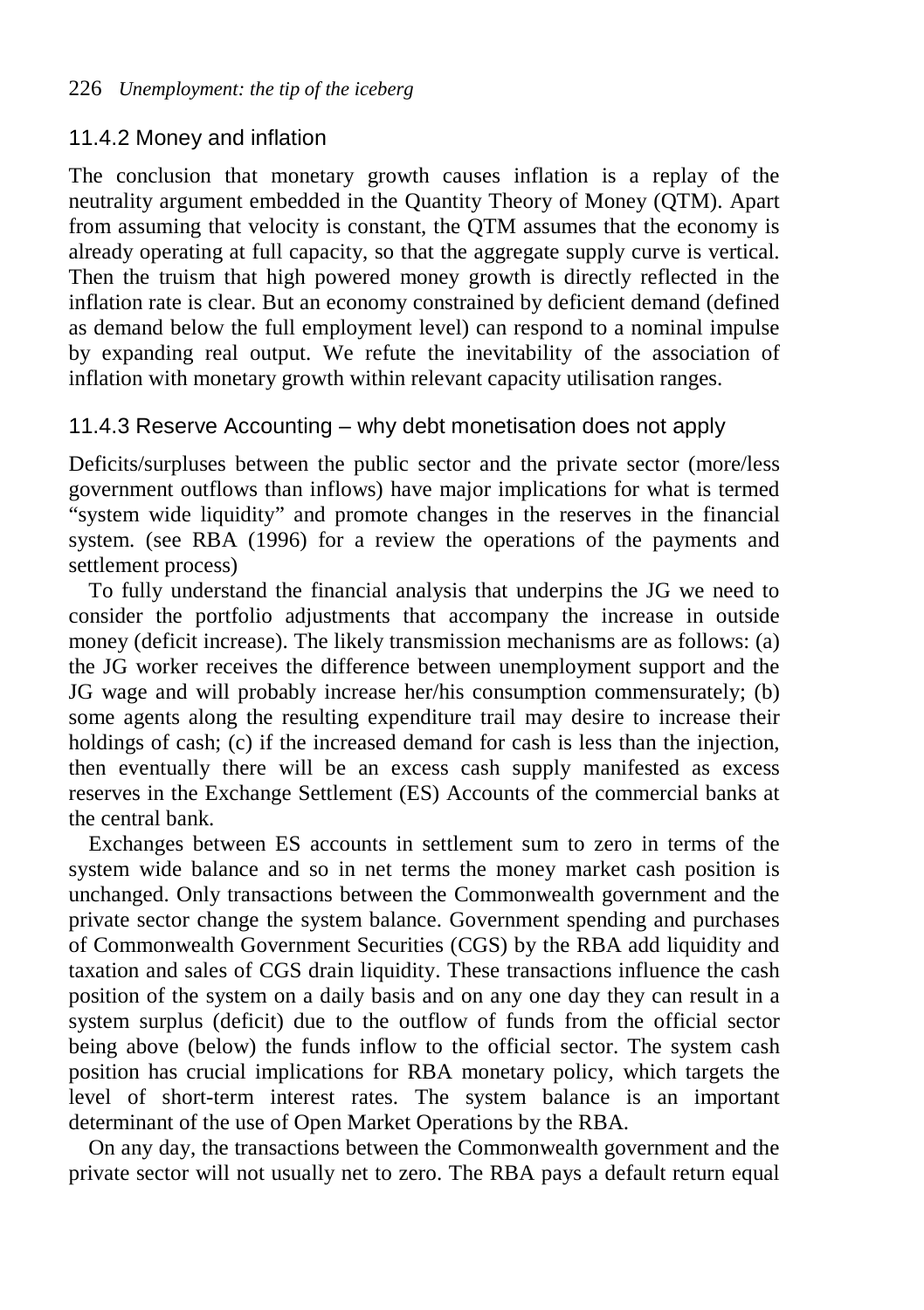to 25 basis points below the overnight cash rate on surplus ES accounts. Assume that the government runs a fiscal deficit. This results in a system-wide surplus, after the spending and portfolio adjustment has occurred. The commercial banks will be faced with earning the lower default return on the surplus ES funds. This will put downward pressure on the cash rate. If the RBA desires to maintain the current cash rate then it must 'drain' this surplus liquidity by selling government debt. The role of government debt is thus not to finance spending but to maintain reserves such that a particular cash rate can be defended by the central bank. What would happen if the government sold no securities? The "penalty" for the government would be a Japan-like zero interest rate, rather than default. Importantly, any economic ramifications (like inflation or currency depreciation) would be due to the lower interest rate rather than the government deficit.

Accordingly, the concept of "debt monetisation" is a *non sequitur*. Once the cash rate target is set, the RBA should only trade CGS if the liquidity changes are required to support this target. Given that the RBA cannot really control the reserves then debt monetisation is strictly impossible. Imagine that the RBA traded CGS with the Treasury, which then increased government spending. The excess reserves would force the RBA to sell the same amount of CGS to the private market or allow the cash rate to fall to the support level. This is not "monetisation".

Aspromourgos (2000: 149) disputes this analysis and concludes that deficit spending must be financed by the issuing of securities. He constructs his case in terms of the following derived version of the government budget constraint:

(11.1) 
$$
G + iB = \Delta M^D + T + \Delta B
$$

$$
\left[ (G - T) + iB \right] - \Delta M^D = \Delta B
$$

where  $G$  is government spending,  $i$  is the real interest rate;  $B$  is the stock of government bonds;  $M^D$  is the demand for money; and *T* is total taxes.

He then chooses to see the issue in terms of whether the government is "respecting of private sector preferences for money versus securities" (Aspromourgos, 2000: 150). But whether this respect is "essential to the success of an interest-setting monetary policy" is questionable.

Of-course, the following is equally true in an accounting sense:

$$
(11.2)\quad \left[\left(G - T\right) + iB\right] - \Delta M^D = \Delta B + \Delta M^U
$$

Here  $\Delta M^U$  represents the unwanted cash balances and manifest as excess reserves in the banking system earning some support rate from the central bank,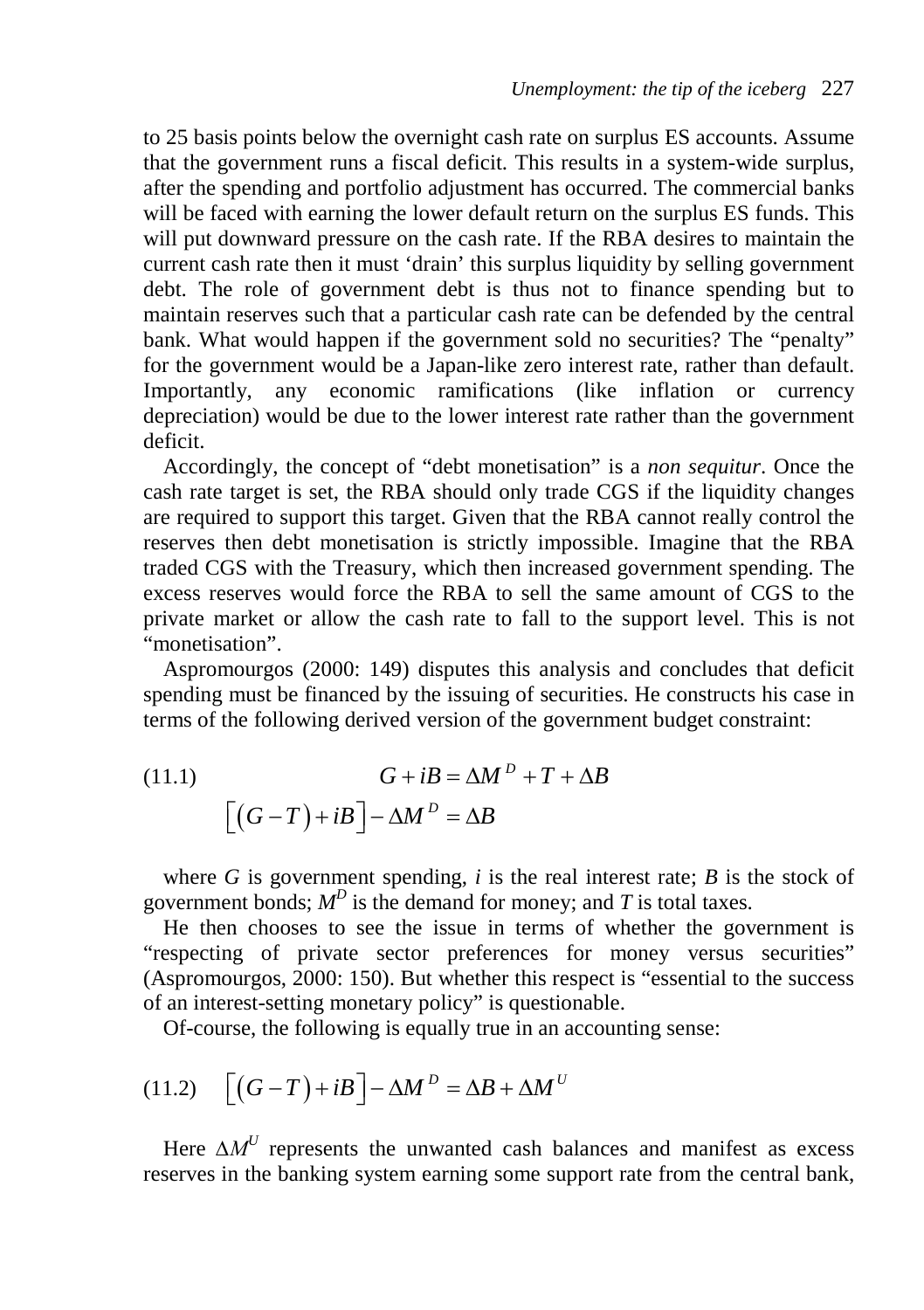which could be zero. *∆M<sup>D</sup>* will most likely be positive if only because the expansion will increase the transactions demand for cash. So what are the implications of  $\Delta M^U \neq 0$ .

Aspromourgos (2000: 150) tries to reduce this to an issue of semantics:

This indicates that to sustain  $G - in$  the sense of ensuring its consistency with private sector portfolio preferences in a market economy – government (or its agent, the central bank) must issue interest-bearing securities of some kind, to enable the private sector to release itself from any undesired holdings of outside money. In this sense, the increase in government securities held by the private sector is an essential part of the process of sustaining G. It matters little whether one calls this a case of securities … financing G – although this is surely reasonable language for describing that process: it is the substance that matters. The increase in the private sector's holdings of government securities is an essential part of the process of successfully effecting government expenditure.

The argument can be stated in another way. Aspromourgos is suggesting that the private sector ultimately imposes the limit on deficit expansion via its reaction to the portfolio disturbance. The bond issues keep testing the willingness of the private sector to hold government paper (after adjusting their cash holdings) and hence the extent of spending. Ultimately, private agents refuse to hold any more cash or bonds. Then, Aspromourgos (2000: 150) asserts "the unsustainability of the policy would be manifest in the incapacity to keep official interest rates down at desired levels – and probably inflationary pressures – as agents sought simultaneously to move out of money and government securities." Aspromourgos clearly reveals that he has fallen into the trap of assuming that the government would face financing constraints. The private sector can only dispense with unwanted cash balances in the absence of government paper by increasing their consumption levels. This reduced desire to net save would generate a private expansion and reduce the deficit, restoring the portfolio balance at higher private employment levels and a lower JG pool. What would happen if at some point, the private sector refused to sell goods and services to the government in return for government money? Then the limits on government spending would occur. But it is difficult to see a profit-seeking firm turning down sales just because the consumer was the government. Additionally, there would be no desire for government to expand the economy beyond its real limit. This rebellion would also see the JG workers refusing their pay and/or other shopkeepers refusing the custom of the JG workers who were seeking to spend their pay. This is far fetched indeed.

A final related myth concerns the notion that budget surpluses create a cache of money that can be spent later. Government spends by crediting a reserve account. That balance doesn't "come from anywhere", as, for example, gold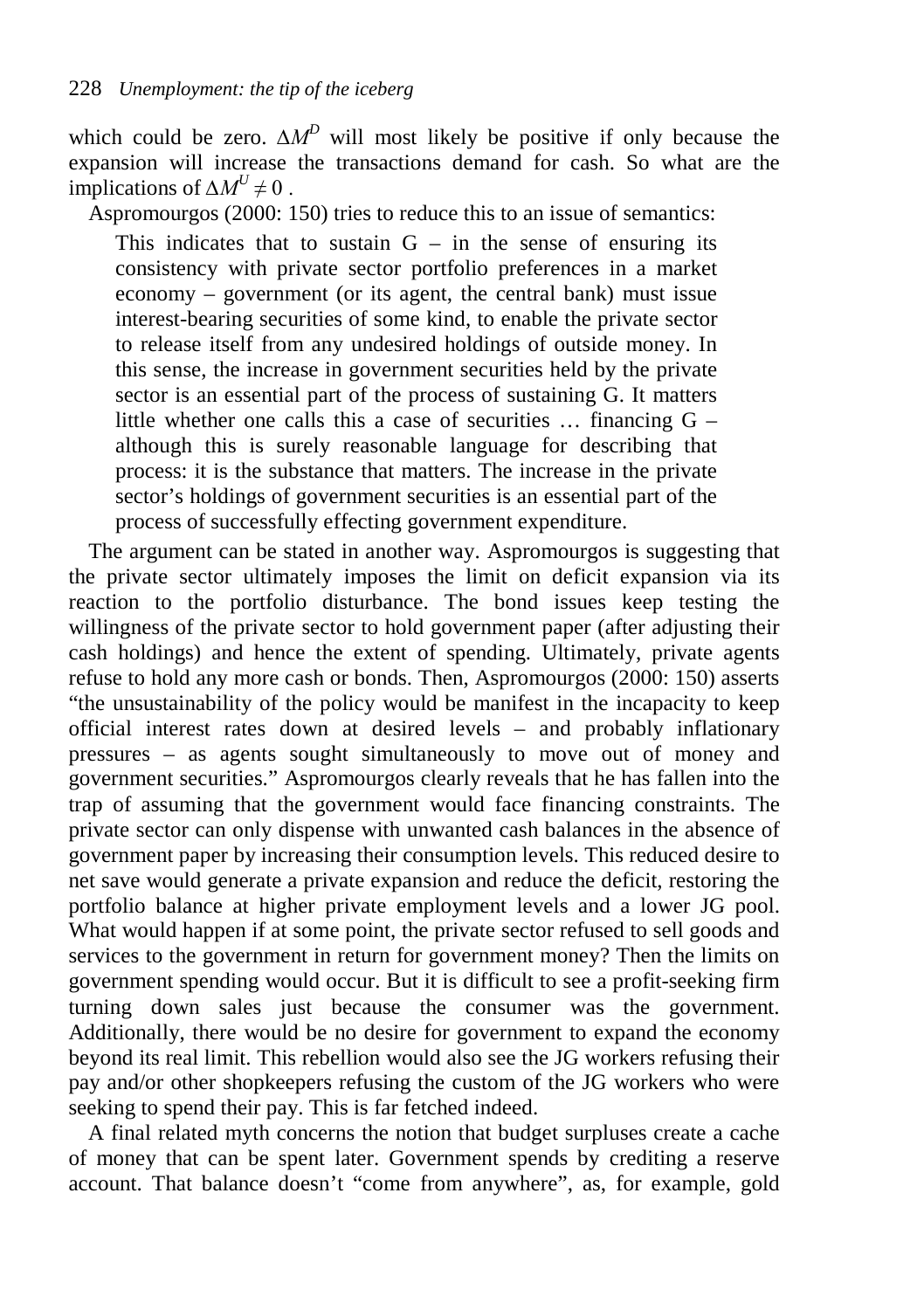coins would have had to come from somewhere. It is accounted for but that is a different issue. Likewise, payments to government reduce reserve balances. Those payments do not "go anywhere" but are merely accounted for. In the USA situation, we find that when tax payments are made to the government in actual cash, the Federal Reserve generally burns the "money". If it really needed the money *per se* surely it would not destroy it. A budget surplus exists only because private income or wealth is reduced.

#### 11.4.4 Implications

- (a) If the RBA ran a Japan-like zero cash rate target, deficit government spending would not require any debt to be issued. The zero interest rate may alter the net desire to save, which would then be reflected in the size of the JG pool.
- (b) The idea of financial crowding out in this environment is meaningless. Deficits add to the net disposable income and thereby net savings of households and/or businesses as they increase reserve balances, while surpluses reduce non-government income, reserve balances, and savings in the economy. Goods and services offered for sale, in the first instance of sale to the government, provide the impetus for individuals to work for and trade for the currency in the market place.
- (c) No long-term government paper should be issued. It is not required to finance spending and is unnecessary as a vehicle for reserve maintenance operations outlined above. It supports long-term interest rates and thereby raises the price of investment.
- (d) If the central bank was truly autonomous and constrained the government by refusing to create high powered money (honour the Treasury cheques) then the government would be constrained. It would generally be agreed that the electorate should periodically sanction policy at the ballot box. The idea of an independent central bank, which could impose harsh monetary policy without political scrutiny would be anathema to this objective.

### **11.5 Conclusion**

Most OECD economies have suffered from persistently high unemployment since the mid-1970s. We have argued that the major explanation for this pathology has been a deficiency of demand promoted by inappropriate fiscal and monetary policy. Governments reacted to the onset of inflation with restrictive policy stances summarised by a fetish for budget surpluses. In doing so, they have failed to understand the opportunities that they have as the issuer of the currency.

In this Chapter, we have presented a framework for analysing these opportunities. In the context of the concern for inflation, we compare two buffer-stock means of stabilising the price level. First, the NAIRU approach,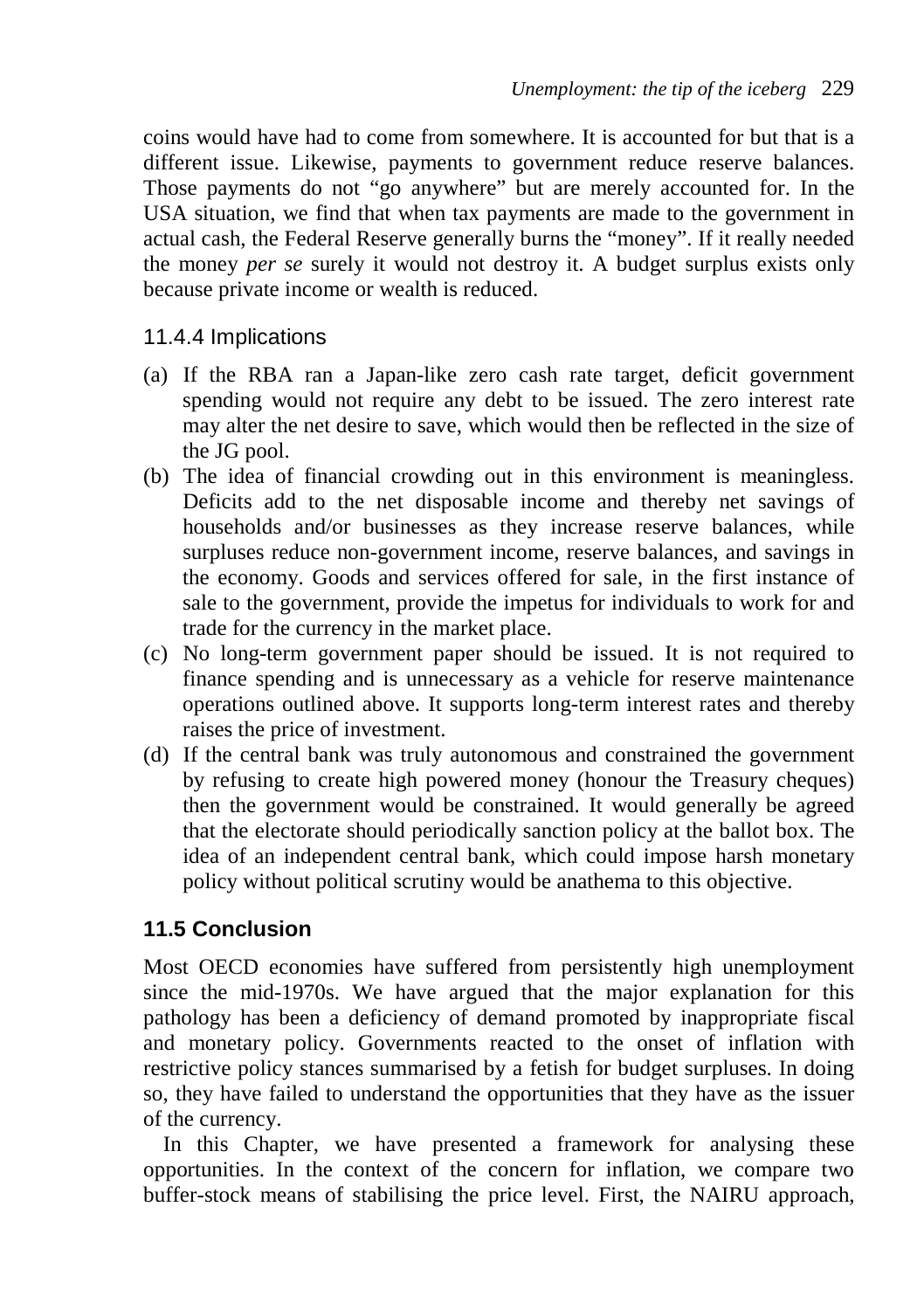which uses tight fiscal and monetary policy to create a fluctuating buffer stock of unemployed designed to bring the competing demands over real income into line with actual output. The lesson of the last 25 years in many countries is that the pool has to be large and persistent. Advocates of this approach rarely recognise that the economic and social costs of the policy are huge and dwarf any known costs of microeconomic inefficiencies or inflation. Second, we introduce the Job Guarantee. This is an alternative option available, with which, instead of mandating a buffer stock of unemployment to stabilise prices, governments can both more effectively anchor prices and maintain full employment with an open ended, fixed wage buffer stock of employed workers.

The JG approach is a paradigm shift from both traditional Keynesian policies and the NAIRU-buffer stock approach. The difference is a shift from what we term as "spending on a quantity rule" to "spending on a price rule". Under the NAIRU approach, the government spends a given budget quantity at market prices. The private sector then adjusts to spending gaps via unemployment. The JG option represents spending on a price rule because the government offers a fixed wage to anyone willing and able to work, and allows market forces to determine the total quantity of government spending. It is available to the government as the monopoly issuer of fiat currency.

We show that budget deficits are necessary to maintain full employment if the private sector is to pay taxes and has a positive desire to net save. In this regard, the orthodox treatment of the accounting relation termed the government budget constraint as an *ex ante* financial constraint is in error. We show that government spending is only constrained by what real goods and services are offered in return for it. There is no financing requirement. Debt issuance is seen as part of a reserve maintenance operation by the RBA consistent with their monetary policy cash rate targets.

#### **Notes**

<span id="page-11-0"></span><sup>1</sup> Mosler (1997-98) and Wray (1998) use the term Employer of Last Resort (ELR) rather than Job Guarantee. The two policy approaches are virtually identical.

<span id="page-11-3"></span><sup>4</sup> The constant NAIRU has now been abandoned and replaced by time-varying NAIRUs, which have high standard errors. The evolution from cyclically-invariant NAIRU's to the

<span id="page-11-1"></span><sup>&</sup>lt;sup>2</sup> Blinder (1987: 105) concludes, "Keynesians do insist that they see involuntary unemployment in the land, no matter how many idealized theoretical models say that no such thing can exist. To a Keynesian, seeing is believing. New classicists insist on seeing what they believe."

<span id="page-11-2"></span> $3$  Following the chartalist perspective fiat currency (money) is a vehicle used by the state to transfer goods and services between the public and private sectors. It is demanded by the private sector because it is the unit of account that clears tax liabilities imposed by the state. Mosler (1997-98) thus refers to fiat currency as tax-driven currency.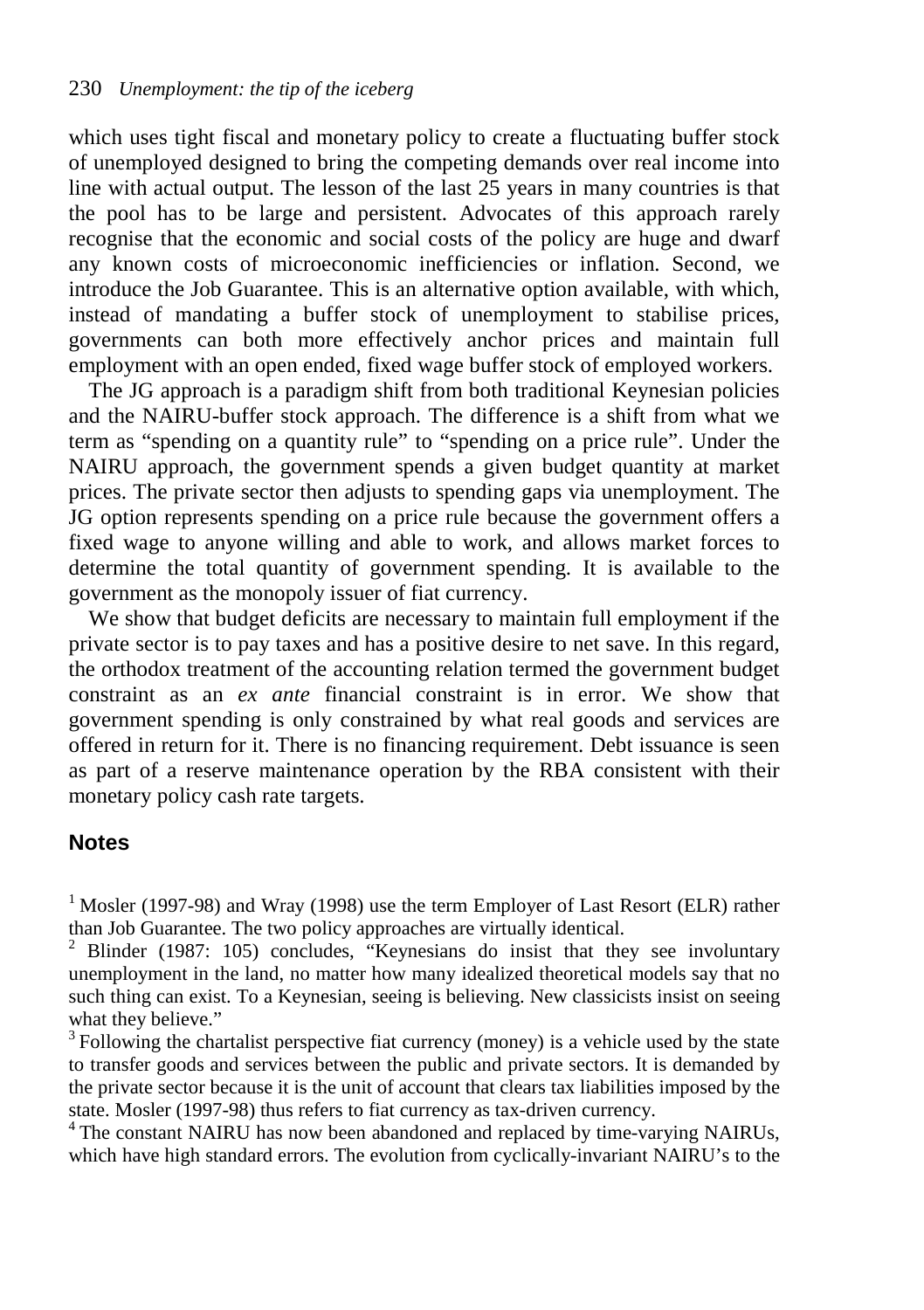TV-NAIRU has occurred as an *ad hoc* response to empirical anomalies. The concept is now all but meaningless for policy analysis (Staiger, Stock and Watson, 1997; Chang, 1997; Gordon, 1997).

<span id="page-12-0"></span><sup>5</sup> Mitchell (2000a) discusses the application of the Wool Price Stabilisation scheme to the labour market. While generating "full employment" for wool production, there was an issue of what constituted a reasonable level of output in a time of declining demand. The argument is not relevant when applied to unemployed labour. If there is a price guarantee below the "prevailing market price" and a buffer stock of working hours constructed to absorb the excess supply at the current market price, then full employment can be generated without tinkering with the "price structure". The other problem with commodity buffer stock systems is that they encouraged over-production, which ultimately made matters worse when the scheme was discontinued and the product was dumped onto the market. These objections to do not apply to maintaining a labour buffer stock (see also Graham, 1937).

<span id="page-12-1"></span><sup>6</sup> Layard (1997: 202) concludes that "Unemployment is one of the major sources of misery in our society… a civilized society should not tolerate our present levels of unemployment…If we seriously want a big cut in unemployment, we should focus sharply on those policies which stand a good change of having a really big effect. It is not true that all polices which are good in general are good for unemployment. There are in fact very few policies where the evidence points to any large unambiguous effect on unemployment and … some widely advocated policies for which there is little clear evidence." He included changes to "social security taxes", changes to "job protection rules", "productivity improvements", and "decentralizing wage bargaining" as "policies whose effects are difficult to forecast". He believes that they are unsuitable policies to create large reductions in unemployment.